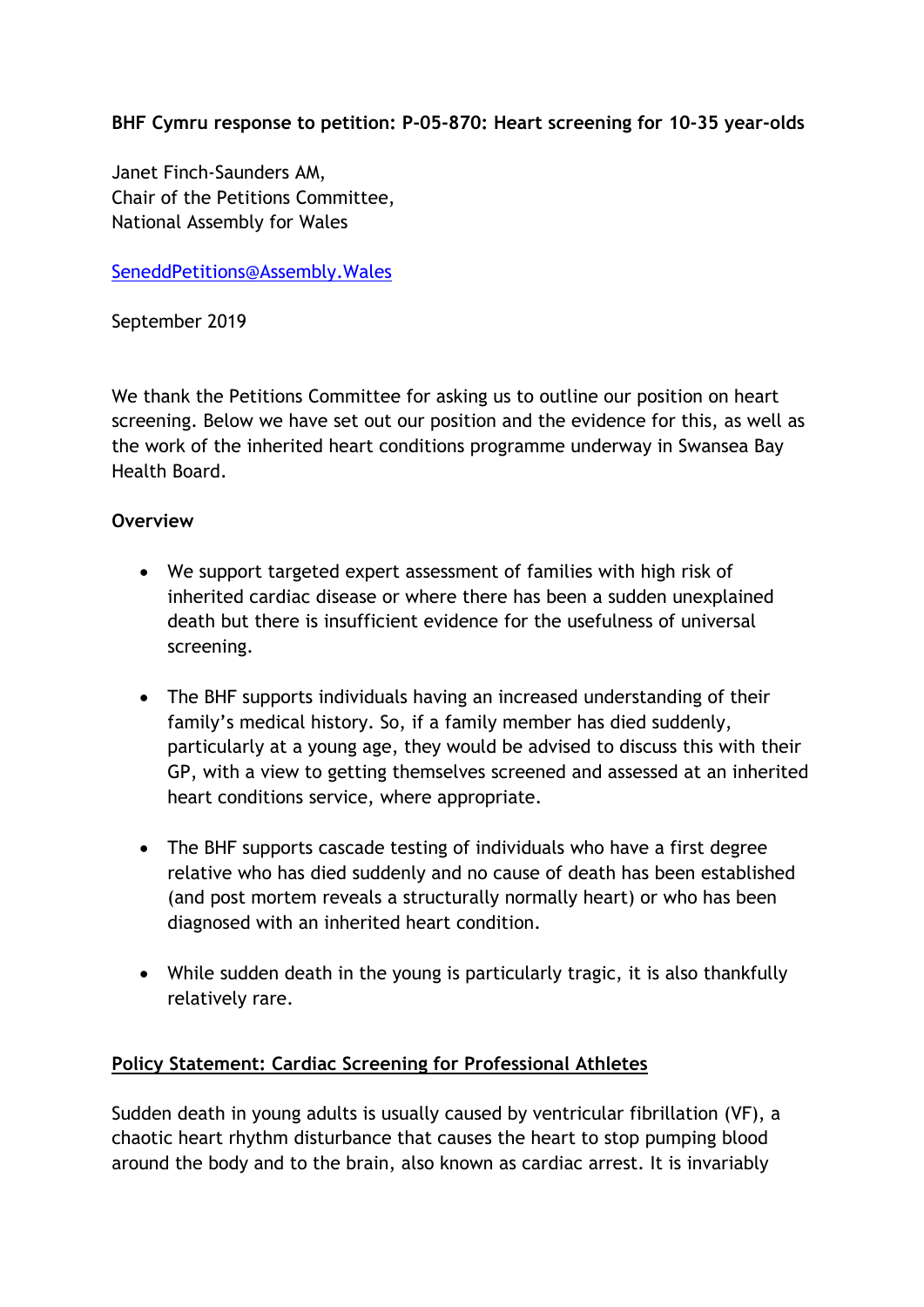fatal unless cardiopulmonary resuscitation (CPR) is immediately performed and a defibrillator is used to help shock the heart back into a normal rhythm. There are several conditions that can cause VF in young athletes. Hypertrophic cardiomyopathy (HCM) is the most common, but there are other, rarer conditions that predispose an individual to sudden death due to genetic mutations.

While sudden death in athletes is rare (between 1 in 50,000 and 1 in 100,000 cases annually), it is two to four times more common in athletes than in non-athletes<sup>1</sup>. Following the tragic deaths of high profile athletes, screening professional athletes for heart disease has been a significant topic for debate in the UK for the past few years.

## **BHF Position**

The BHF supports targeted expert assessment of families where there is a high risk of an inherited cardiac disease, or where there has been a sudden unexplained death.

However, at present we are not calling for a publicly-funded screening programme for all professional athletes. While a proportion of people may be identified that have an underlying heart condition, screening is not yet at a scientific level of precision whereby all people at risk of sudden cardiac death can be accurately predicted. Misleading screening results can have potentially damaging consequences for healthy athletes and their families.

Many professional sports organisations offer some form of screening for their athletes. Where this occurs, it is essential that the results are interpreted by experts and that the athletes concerned are aware of both the benefits and limitations of such screening.

In the future, we anticipate that the accuracy of screening will improve to a level whereby a combination of ECG, echocardiography and genetic testing could be used to screen all athletes.

### **Background**

Standard cardiovascular risk assessment screening – the type that ideally all adults over the age of 40 should have periodically – would not pick up most of the conditions that cause sudden death in young athletes. Until more evidence is available, physicians have a duty of shared decision-making with athletes when

<sup>&</sup>lt;sup>1</sup> Ferreira M, Santos-Silva PR, de Abreu LC, Valenti VE, Crispim V, Imaizumi C, Filho CF, Murad N, Meneghini A, Riera AR, de Carvalho TD,

Vanderlei LC, Valenti EE, Cisternas JR, Moura Filho OF, Ferreira C. Sudden cardiac death athletes: a systematic review. Sports Med Arthrosc Rehabil Ther Technol. 2010 Aug 3;2:19. Available at: http://www.ncbi.nlm.nih.gov/pubmed/20682064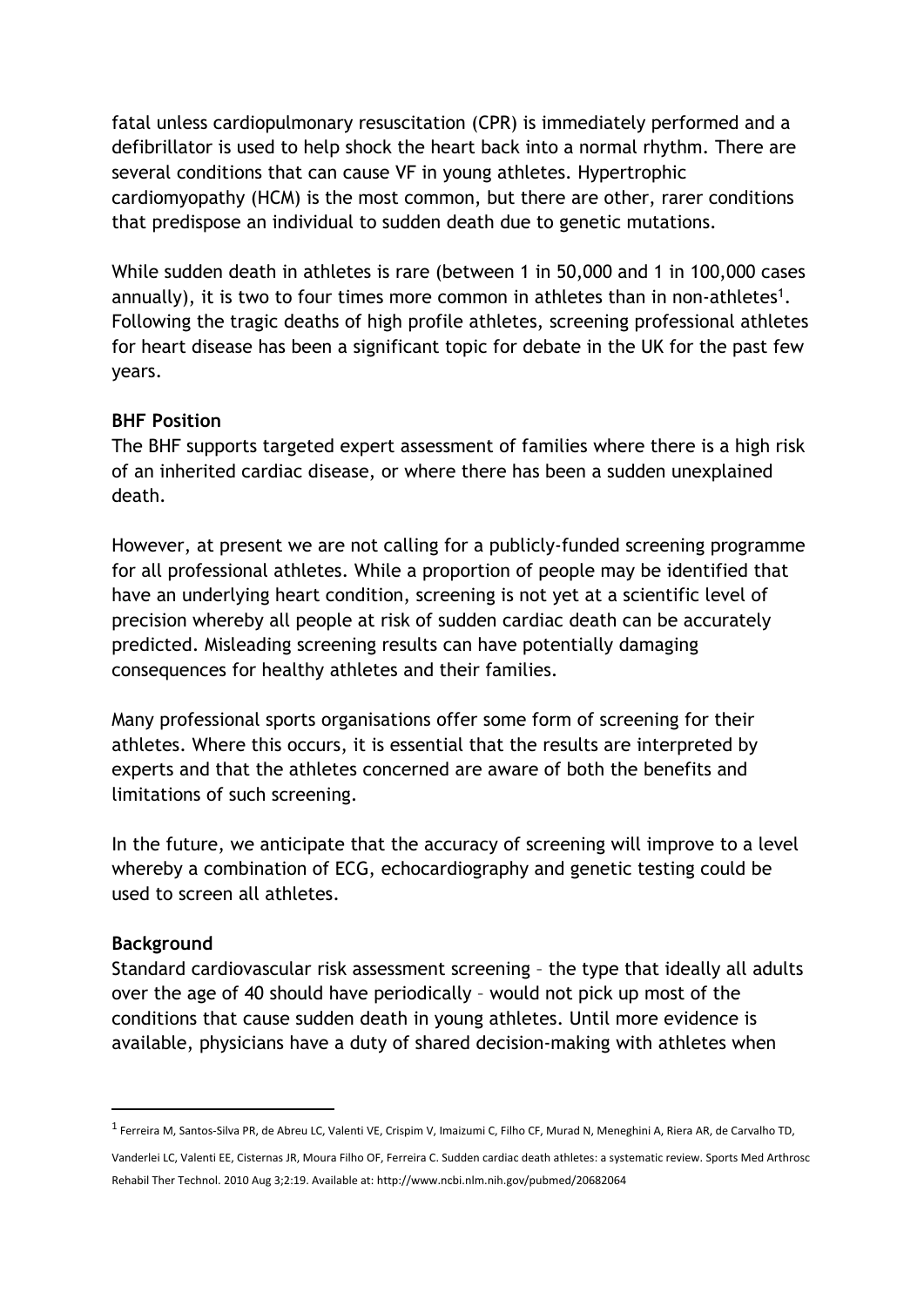discussing the risks and uncertainties of intense exercise in those with underlying cardiovascular conditions<sup>2</sup>.

In contrast, signs of an underlying risk of sudden death can sometimes be picked up by an ECG or an echocardiogram. But these tests are often difficult to interpret, not least because athletes' hearts undergo physiological changes that produce ECG or echocardiographic features that, if found in a non-athlete, would indicate an underlying heart condition, whereas in an athlete may be normal. Multiple gaps in evidence strongly indicate that implementing pre-participation cardiovascular screening of athletes on a large scale would be premature<sup>3</sup>.

A statement released by the BMJ (2016) states that overall, 25% of people with a condition that may lead to a sudden cardiac death would not be identified, and that up to 5% of healthy people can be suspected of having cardiac disease. The high number of false positives associated with screening programmes leads to overdiagnosis, which for some can cause health-related anxiety and psychological trauma. Athletes may also be restricted or prevented in certain sporting activities unnecessarily and experience issue with employment and insurance throughout their lives<sup>4</sup>.

Most conditions that can cause sudden death in the young are genetically determined. However, understanding of the DNA variations that do and do not lead to an increased risk of sudden death is not yet sufficiently advanced to allow reliable DNA screening for all the mutations that lead to HCM and other potential sudden death syndromes. In the future, it may be possible for a DNA test, possibly combined with an ECG and echocardiogram, to reliably identify most people at risk of developing these conditions.

High profile cases where athletes have suffered cardiac arrests have often led to calls that all athletes should be regularly screened to detect anomalies in the heart that could trigger a cardiac arrest in the future, even though, in some cases, the individuals concerned had undergone screening and been passed as normal.

When screening for genetic or congenital cardiovascular abnormalities, American Heart Association Guidelines recommend that physicians should use the AHA's 14 point screening guidelines combined with a history and physical examination<sup>5</sup>.

<sup>2</sup> Sharma, S. and D'Silva, A. (2017) *Management of young competitive athletes with cardiovascular conditions,* Available at: *https://heart.bmj.com/content/103/6/463*

<sup>3</sup> Sharma, S. (2013) *Cardiac Screening Before Participation in Sports.* New England Journal of Medicine 369;21

<sup>4</sup> British Medical Journal (2016) *Screening young athletes to prevent sudden cardiac arrest not proven to save lives,* Available at: *https://www.bmj.com/company/wp-content/uploads/2016/04/Athlete-screening.pdf*

<sup>5</sup> American Heart Assocation (2014) *American Heart Association 14-Element Screening (Maron BJ Circulation 2014,* Available at: *http://med.stanford.edu/content/dam/sm/ppc/documents/HSupervision/AHA\_14-point.pdf*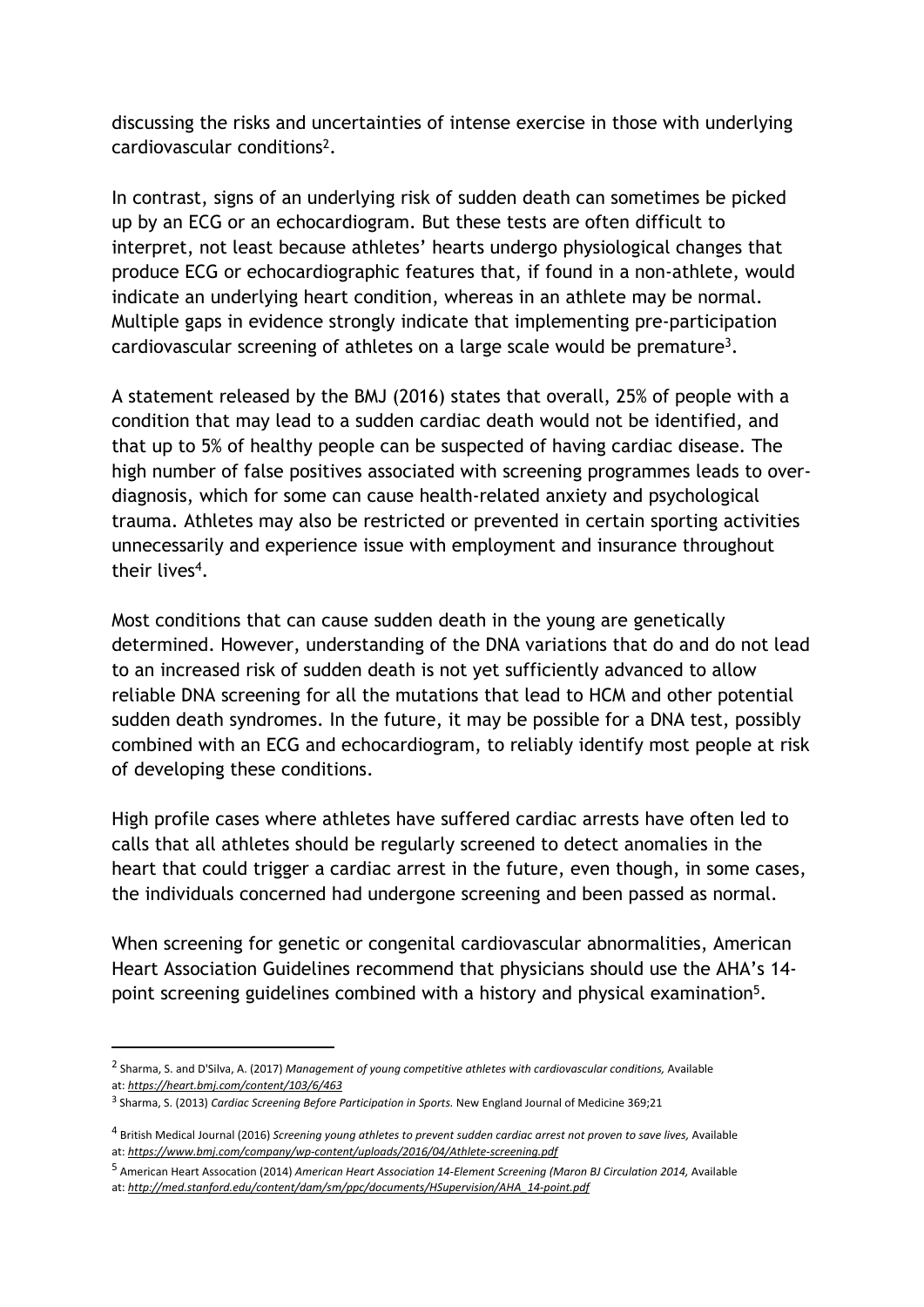The 14-point guideline includes the following assessment: chest pain or pressure related to exertion; unexplained syncope or pre-syncope; dyspnoea, fatigue, or palpitations related to exercise; history of a heart murmur; elevated blood pressure; previous restrictions from sports; previous cardiac testing; family history of premature death; family history of disability from heart disease; family history of hypertrophic or dilated cardiomyopathy, long-QT syndrome, or other ion channelopathies, Marfan syndrome, significant arrhythmias, or specific genetic cardiac conditions; heart murmur on examination; femoral pulses for aortic coarctation; physical examination findings consistent with Marfan syndrome; and brachial artery blood pressure<sup>6</sup>.

The use of 12-lead ECG or echocardiography should not be limited to competitive athletes and may be considered as part of screening in smaller cohorts of young (12 to 25 years of age)

However, universal screening of the general population of young persons with 12 lead ECG is not recommended, regardless of athletic status. When utilized, the limitations of 12-lead ECG as a population screening test (e.g., false-positive or negative results) and cost should be taken into account.

Most data place these cardiovascular sudden deaths in the range of approximately 1 in 80,000 to 1 in 200,000 participants per year.

### **Evidence**

In July 2008, the BMJ carried an editorial which backed a systematic preparticipation screening programme for all competitive athletes. This would use a comprehensive personal and family history questionnaire, physical examination, and screening using an ECG to identify those at risk of sudden cardiac death. This recommendation was based on a study published in the same edition which analysed data from 30,065 Italian athletes who underwent a complete preparticipation cardiovascular evaluation including resting and exercise ECGs<sup>7</sup>. However a subsequent study of British athletes to identify HCM suggests that screening was not cost-effective, as several thousand athletes would have to be screened to identify one with HCM<sup>8</sup>. A screening programme for all athletes may not therefore be appropriate for public funding.

<sup>6</sup> Barry J., Maron, M.D., Benjamin, D., Levine, MD., Reginald, L., Washington, MD., Aaron, L., Baggish, MD., Kovacs, RJ, Martin, S., (2015) 'Eligibility and Disqualification Recommendations for Competitive Athletes With Cardiovascular Abnormalities: Task Force 2: Preparticipation Screening for Cardiovascular Disease in Competitive Athletes A Scientific Statement From the American Heart Association and American College of Cardiology.', *American Heart Association Journal,* 132(1), pp. 267-272.

<sup>7</sup> Asif, I., M., Drezner, J., A., and O'Connor, F., G., (2016) 'Cardiovascular Preparticipation Screening in Young Athletes Looking Through One Lens', Sports Health, 1(9), pp. 19-21.

<sup>8</sup> Basavarajaiah S, Wilson M, Whyte G, Shah A, McKenna W, Sharma S. Prevalence of Hypertrophic Cardiomyopathy in Highly Trained Athletes: Relevance to Pre-Participation Screening. J Am Coll Cardiol. 2008 Mar 11;51(10):1033-9. Available at: http://www.ncbi.nlm.nih.gov/pubmed/18325444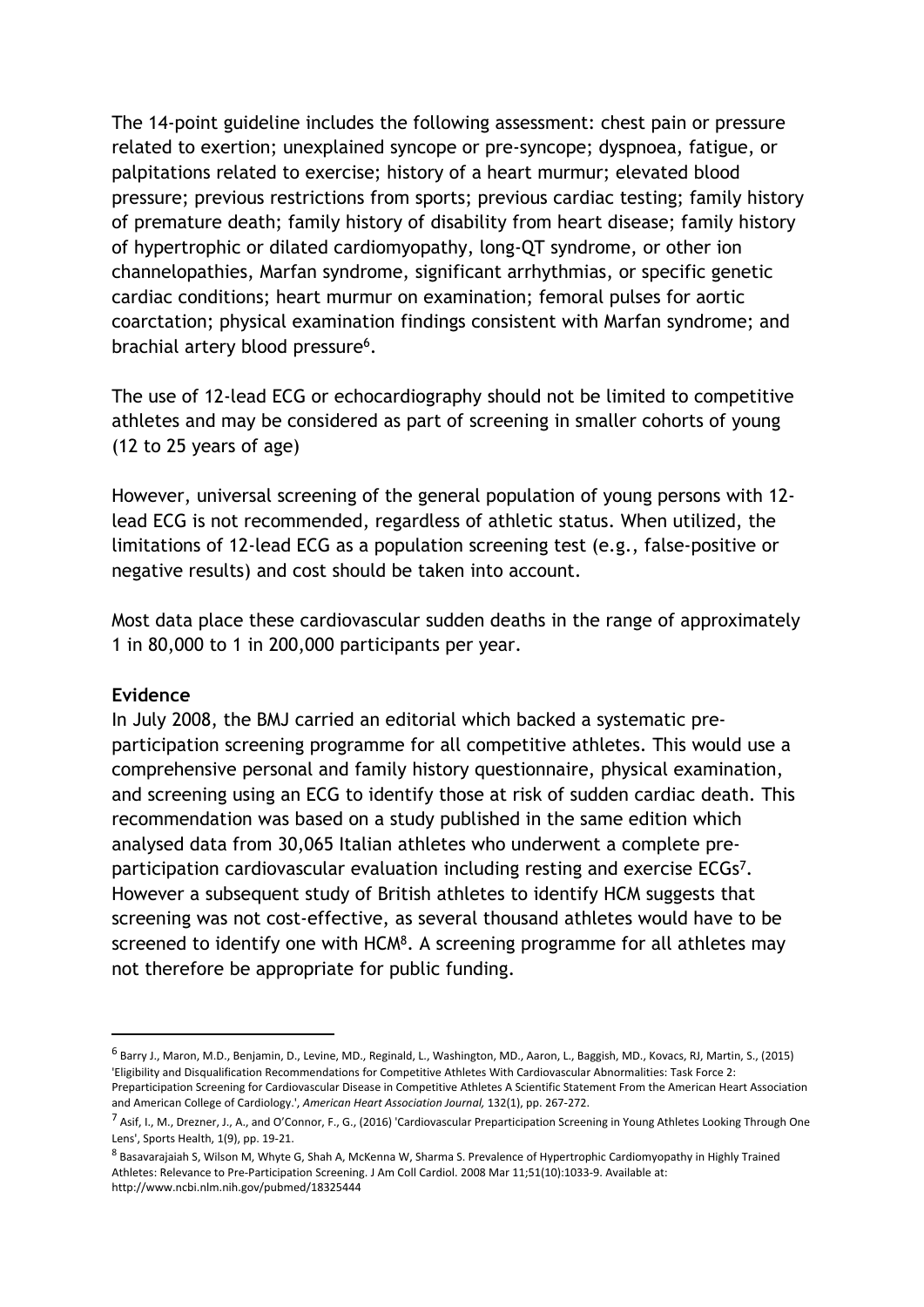It is also important to note that different screening models (with or without ECG) offer their respective benefits and limitations, but the absence of clear outcomesbased evidence precludes any universal policy for all athletes. It is also clear that some athletic groups are at substantially higher risk of sudden cardiac arrest and death (SCADS) than others, and a "one size fits all" approach is not appropriate. There is limited evidence to support the new guidelines from the American Heart Association.

Malhotra, A. et al.  $(2018)^9$  investigated outcomes of cardiac screening in adolescent football (soccer) players in the UK. Diseases that are associated with sudden cardiac death were identified in 0.38% of adolescent football players in a cohort that underwent cardiovascular screening. The incidence of sudden cardiac death was 1 per 14,794 person-years, or 6.8 per 100,000 athletes. Most of these deaths were due to cardiomyopathies that had not been detected on screening.

The English Football Association (FA) has run a mandatory cardiac screening program for adolescent athletes in the United Kingdom since 1997 to determine the incidence and causes of sudden cardiac death in this well-defined population of previously screened football players. Each athlete was classified in one of three categories on the basis of the evaluation: normal; further evaluation needed, if an abnormality was detected that required further investigation to confirm or refute the presence of cardiac disease; or cardiac disease detected.

The last category was sub-classified into disorders that are associated with sudden cardiac death or those encompassing congenital septal and valvular conditions that were followed up every 2 years at regional centres.

Following this, decisions to disqualify such athletes were made by the FA cardiology consensus panel after discussions in accordance with current exercise recommendations of the European Society of Cardiology and the American Heart Association.

During the course of these assessments, of the 8 sudden cardiac deaths that occurred, 6 (75%) were in athletes who had normal findings during preliminary screening.

A BMJ review (2016)<sup>10</sup> revealed that while the pre-participation physical evaluation (PPE) may serve many purposes, the ability to identify athletes with cardiac disorders at potential risk of SCADS through a screening history questionnaire and physical examination is significantly limited.

<sup>9</sup> Malhotra, A. et al (2018) Outcomes of Cardiac Screening in Adolescent Soccer Players. New England Journal of Medicine 2018;379:524-34.

<sup>10</sup> https://www.bmj.com/company/wp-content/uploads/2016/04/Athlete-screening.pdf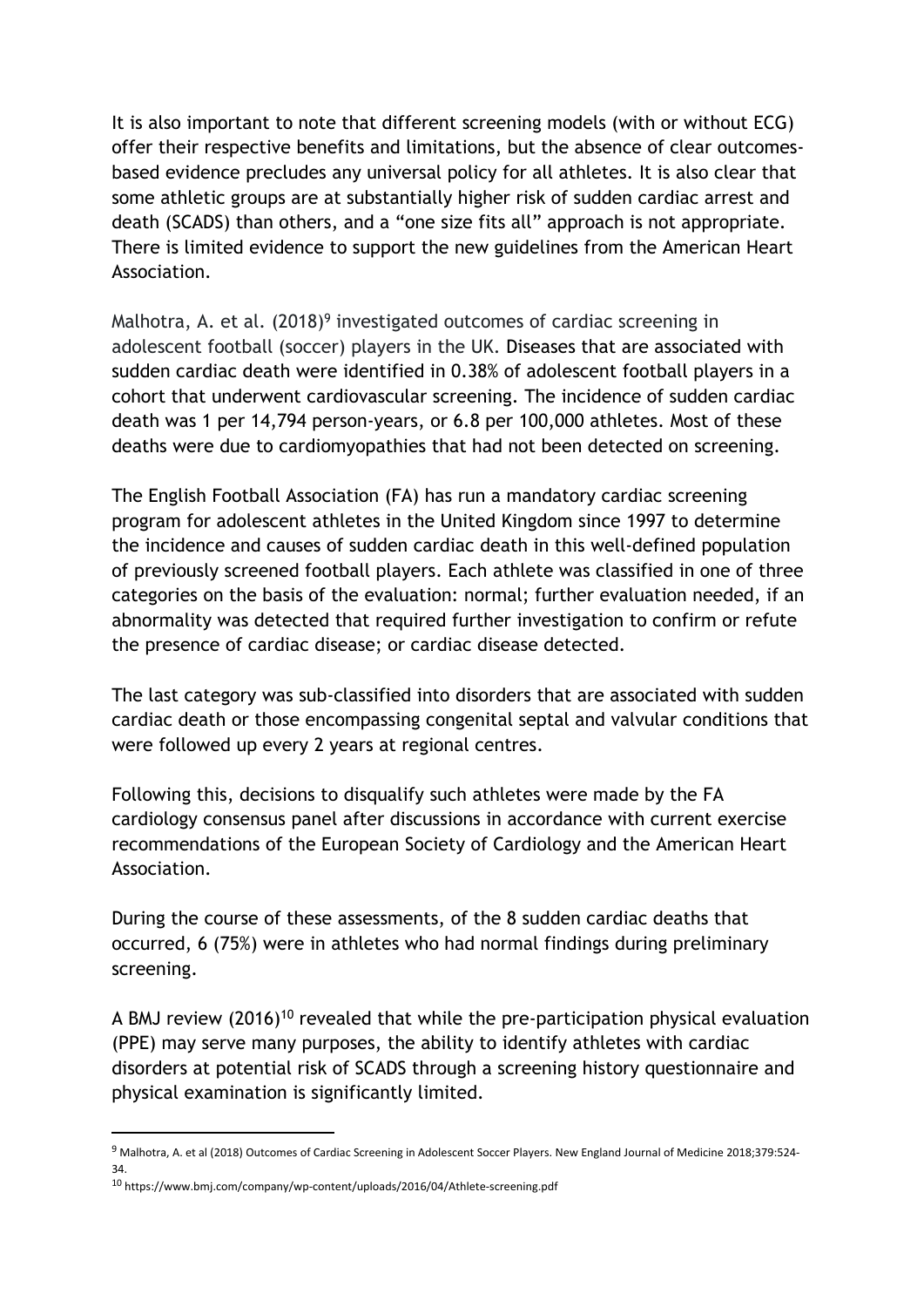A study by Landry et al (2017)<sup>11</sup> supports this further and revealed the incidence of sudden cardiac arrest during participation in competitive sports as 0.76 cases per 100,000 athlete-years. The occurrence of sudden cardiac arrest due to structural heart disease was uncommon during participation in competitive sports. The rarity of sudden cardiac arrest due to structural heart disease raises questions about the potential value of pre-participation screening.

The European Society of Cardiology also recommends that all European countries adopt such screening. This recommendation was based on an Italian study that found a sharp reduction in sudden deaths among athletes once mandatory screening among athletes was introduced (from 3.6 per 100,000 in 1980 to about 0.4 per 100,000 by 2004). However, there are concerns that this study included data only from the two years before the law was implemented when the sudden death rate may have been unusually high<sup>12</sup>.

Since 1997, Israel has required ECG screening not only for competitive athletes, but for anyone who wants to join in an 'organised' activity: this includes joining a gym. A 2011 study focused on Israel looked at the decade preceding the screening laws implementation. Researchers compared rates of sudden death from cardiac arrest during the decade before the law with rates in the decade after. Findings indicated that before the law, there were about 2.5 deaths per 100,000 athletes each year; after the law, there were roughly 2.6 deaths per 100,000 each year – the authors therefore concluded that mandatory ECG screening of athletes had no apparent effect on their risk for cardiac death<sup>13</sup>.

A 2010 US study screened 510 Harvard athletes with an ECG, with researchers also using echocardiography. Echocardiography results showed that 11 of the athletes had heart disease. But when limited to screening using medical history and physical examination alone only five of these cases were picked up, with two potentially serious heart abnormalities missed<sup>14</sup>. However, there are potential issues concerning false positive results. In the study, one in six athletes who were tested turned out to be a false positive – the authors reported that 'about 20 per cent of ECG screening results could be expected to turn up a potential problem, most of which would be false-positives'<sup>15</sup> . A false positive result could have serious

<sup>11</sup> Landry et al (2017) Sudden Cardiac Arrest during Participation in Competitive Sports. New England Journal of Medicine 377;20

<sup>&</sup>lt;sup>12</sup> Steinvil A, Chundadze T, Zeltser D, Rogowski O, Halkin A, Galily Y, Perluk H, Viskin S. Mandatory Electrocardiographic Screening of Athletes to Reduce Their Risk for Sudden Death: Proven Fact or Wishful Thinking? J Am Coll Cardiol. 2011 Mar 15;57(11):1291-6. Available at: http://www.ncbi.nlm.nih.gov/pubmed/21392644

 $13$  Ibid

<sup>14</sup> Baggish AL, Hutter AM Jr, Wang F, Yared K, Weiner RB, Kupperman E, Picard MH, Wood MJ. Cardiovascular Screening in College Athletes With and Without Electrocardiography: A Cross-sectional Study. Ann Intern Med. 2010 Mar 2;152(5):269-75. Available at: http://www.ncbi.nlm.nih.gov/pubmed/20194232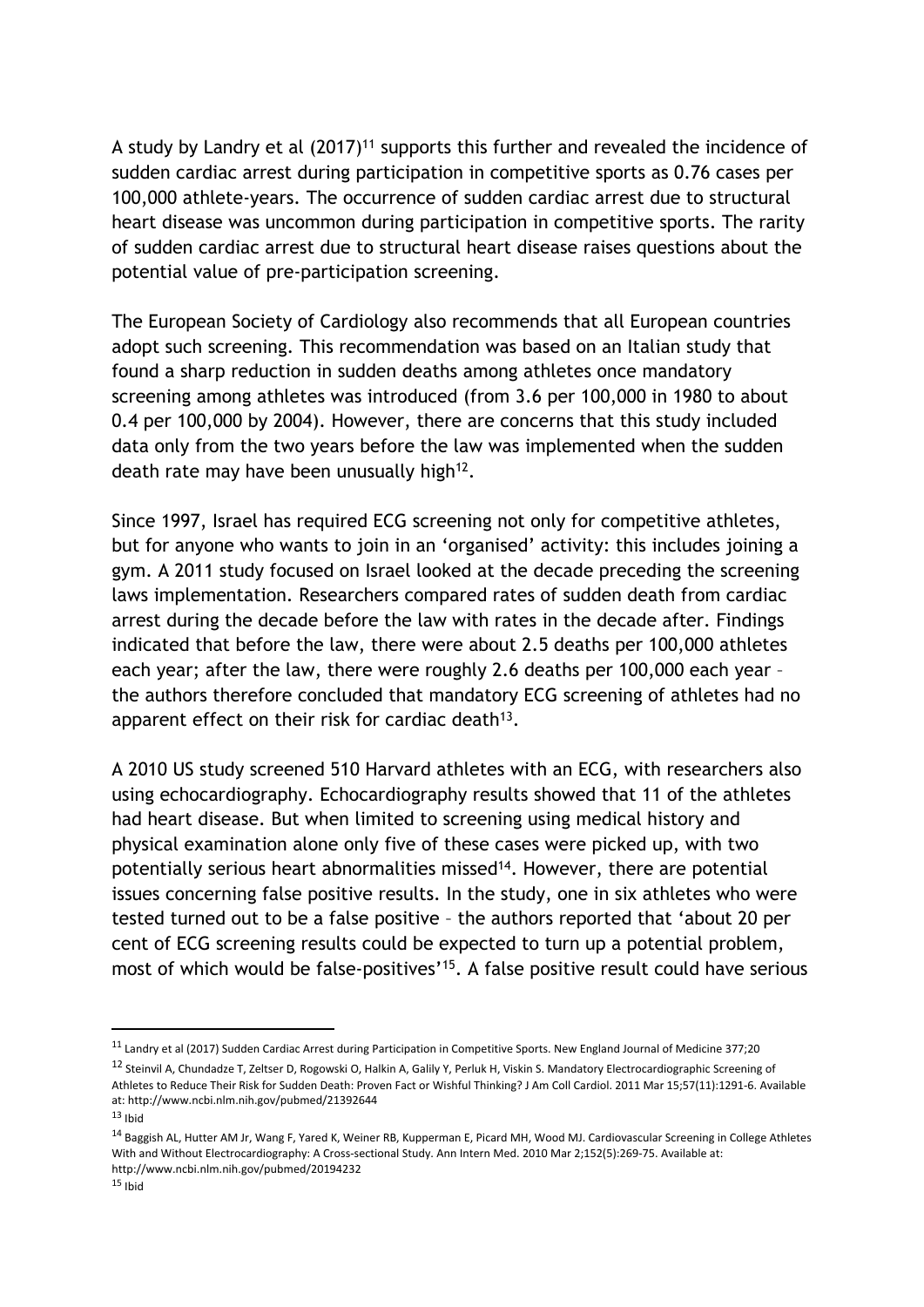ramifications not just for the career of a young athlete, but also their chances to get life or medical insurance in the future, and for their families.

In a British Cardiovascular Society comment piece in 2012, it was highlighted that were results from other programmes replicated in the UK, 40 of the 196 sudden cardiac deaths that are expected each year could be prevented<sup>16</sup>. However, for each death prevented, it is estimated that 40,000 individuals would need screening and 791 athletes would be disqualified<sup>17</sup>. This net good/harm ratio does not therefore compare favourably with other national screening processes such as for colon or breast cancer, but may still be considered worthwhile in view of the consequences of sudden cardiac death in this young population.

However, the editorial stated that before such a scheme could be introduced in the UK further cost-effectiveness analysis would be necessary, and the infrastructure and funding would need to be put in place to provide trained experts to conduct screening, analyse the ECGs, and deal with the significant number of further specialist consultations that would be generated.

The UK National Screening Committee, who advise Ministers and the NHS in all four UK nations about all aspects of screening policy, considered its policy for HCM and risk of sudden cardiac death screening in 2008 (reviewed March 2015). The policy review concluded that the evidence did not support the introduction of screening, and that pre-participation screening of athletes for HCM or other causes of sudden cardiac death should not be instituted at present<sup>18</sup>. However, we are aware that at the time of writing (August 2019) the Committee has recently issued a call for evidence on Sudden Cardiac Death in 12 to 39 year olds.

## **Recommendations of existing screening programmes**

The charity Cardiac Risk in the Young (CRY) runs a subsidised screening programme, offering ECG screening to all young people between the ages of 14 and 35. The charity advocates mandatory screening for all young athletes. CRY currently provides screening services for a number of professional sporting bodies, including the Lawn Tennis Association and a number of FA football teams<sup>19</sup>.

The International Olympic Committee (IOC) has recommended, but not mandated, that all countries screen their athletes to minimise the risk of sudden cardiac

<sup>16</sup> Taylor R. Editorial: Pre-participation screening for athletes in the UK. British Cardiovascular Society; 2012. Available at: http://www.bcs.com/pages/news\_full.asp?NewsID=19792061

<sup>&</sup>lt;sup>17</sup> Elston J, Stein K. Public health implications of establishing a national programme to screen young athletes in the UK. British Journal of Sports Medicine, 2011. 45(7): p. 576-582. Available at: http://www.ncbi.nlm.nih.gov/pubmed/19622527

<sup>18</sup> The UK National Screening Committee (UK NSC) (2015) *Screening for risk of sudden cardiac death not recommended,* Available at: *https://www.gov.uk/government/news/screening-for-risk-of-sudden-cardiac-death-not-recommended*

<sup>19</sup> https://www.testmyheart.org.uk/